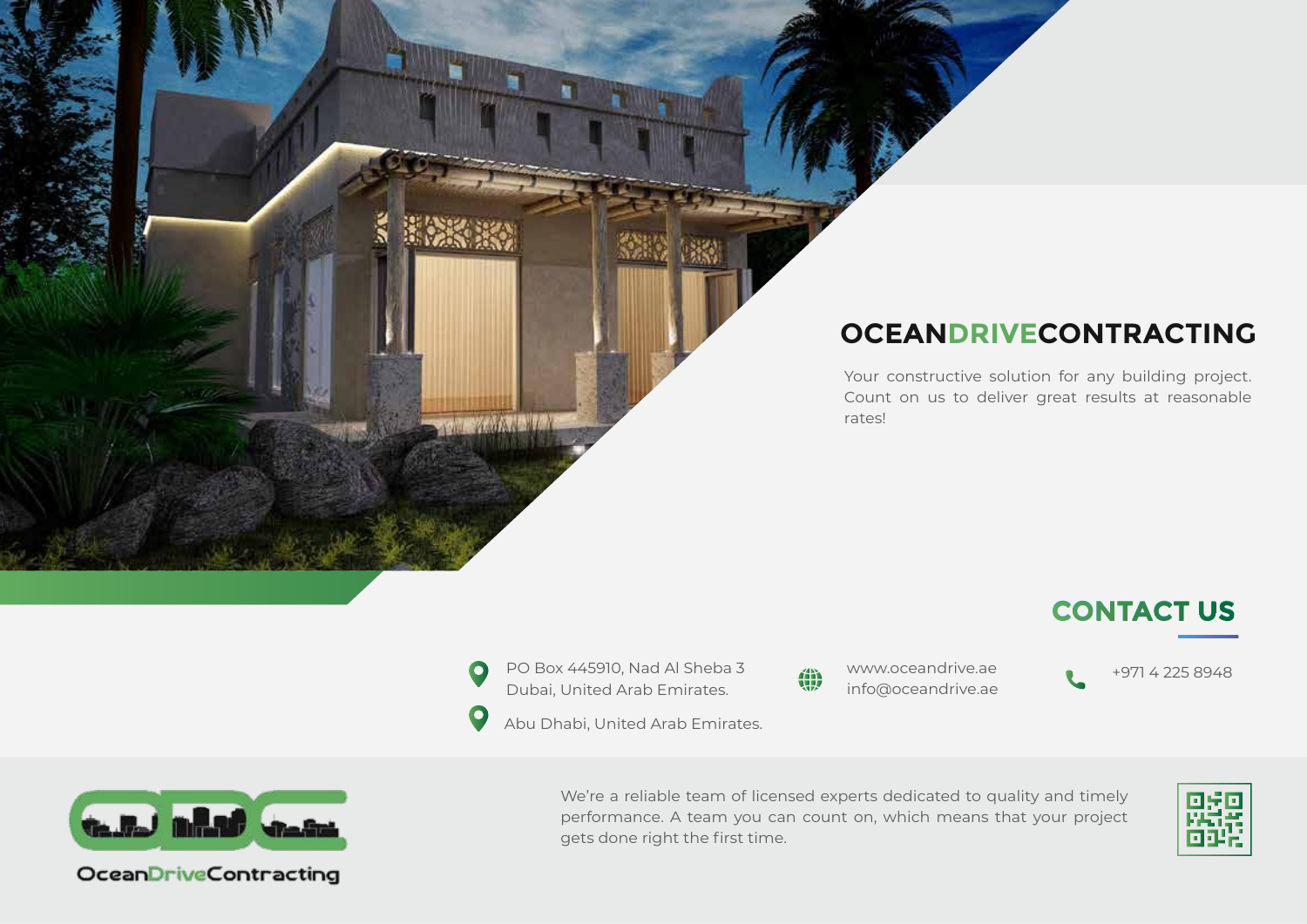

OceanDriveContracting

## **OCEAN DRIVE CONTRACTING**

is established in 2019 as a Sole Proprietorship company, and it is based in Dubai and Abu Dhabi.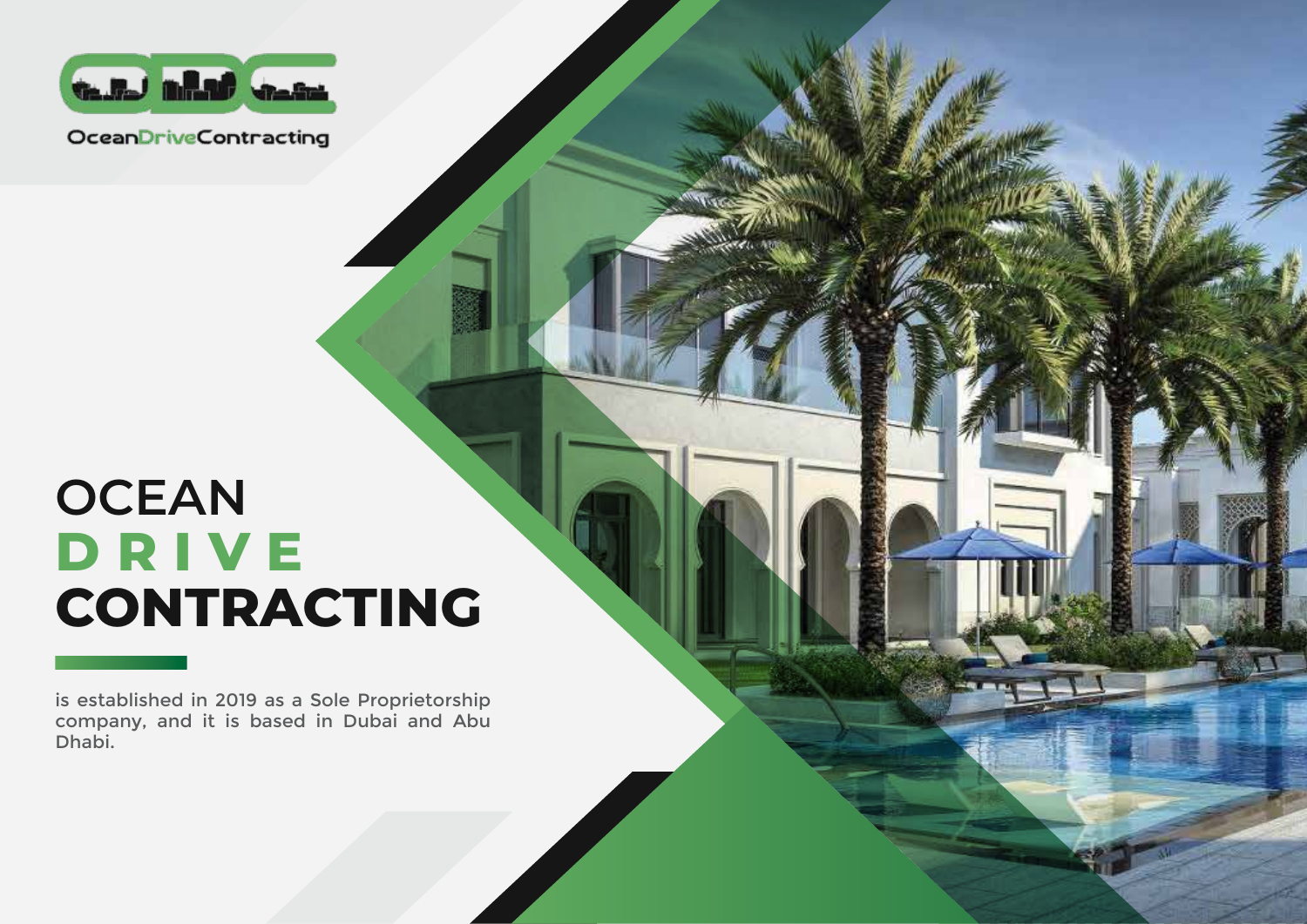## **ABOUT OUR COMPANY**

OCEAN DRIVE CONTRACTING is a general contractor based in Dubai & Abu Dhabi specializing in residential, commercial and industrial construction management. We have a truck record of providing quality and on-time pre-construction and construction services.

We excel in creating beautiful, sturdy spaces that feel like home right away, all in accordance with our clients' vision.

In OCEAN DRIVE CONTRACTING, We are committed to becoming one of the top companies in our fields by attracting and retaining the best employees and providing 100% customer satisfaction. Since its inception, and we strive to achieve a perfect score in the field of construction for our customers.



#### **Our Vision**

Our goal is to be the number one contractor of choice in the UAE, no matter what type of construction project is at hand. We are aiming for the top position, where the bottom line puts us on top of our competitors. We have the skill and will power to achieve this goal. Our mission is to build relationships with customers based on trust, integrity, commitment and respect. We will get there by building long term partnerships and exceeding their expectations.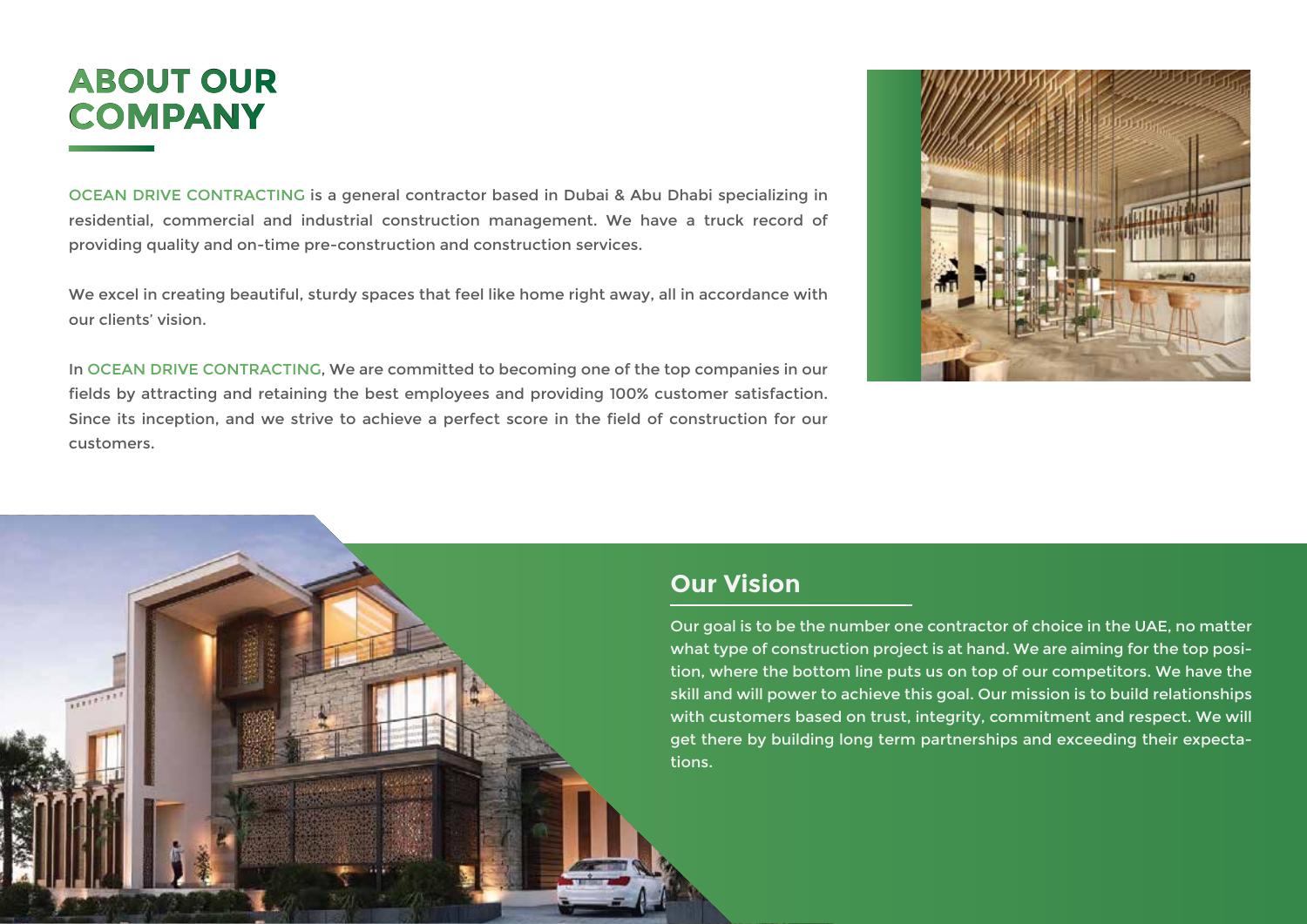## **WHY CHOOSE OUR COMPANY ?**

Since its inception in the Emirate of Dubai, we have achieved great successes and this has gained a high reputation in the United Arab Emirates market and made it one of the best companies in contracting field in United Arab Emirates.

Through strategic planning and careful implementation, OCEAN DRIVE CONTRACTING care about the quality of provided services during and after the works and delivery on time with a customer relations based on trust and respect.

OCEAN DRIVE CONTRACTING has a broad customer's base and provides the best and most appropriate solutions for their requirements, and we are proud to offer them as distinct and accurate service in the implementation of their requests.

### **Our Mission**

Our mission is to maintain the highest level of professionalism, integrity, honesty, reliability, and fairness in our relationships with our suppliers, subcontractors, professional associates, and customers.

We are committed to bring years of experience to our customers in order to deliver quality projects on time and within budget while creating successful partnerships with them throughout the construction process.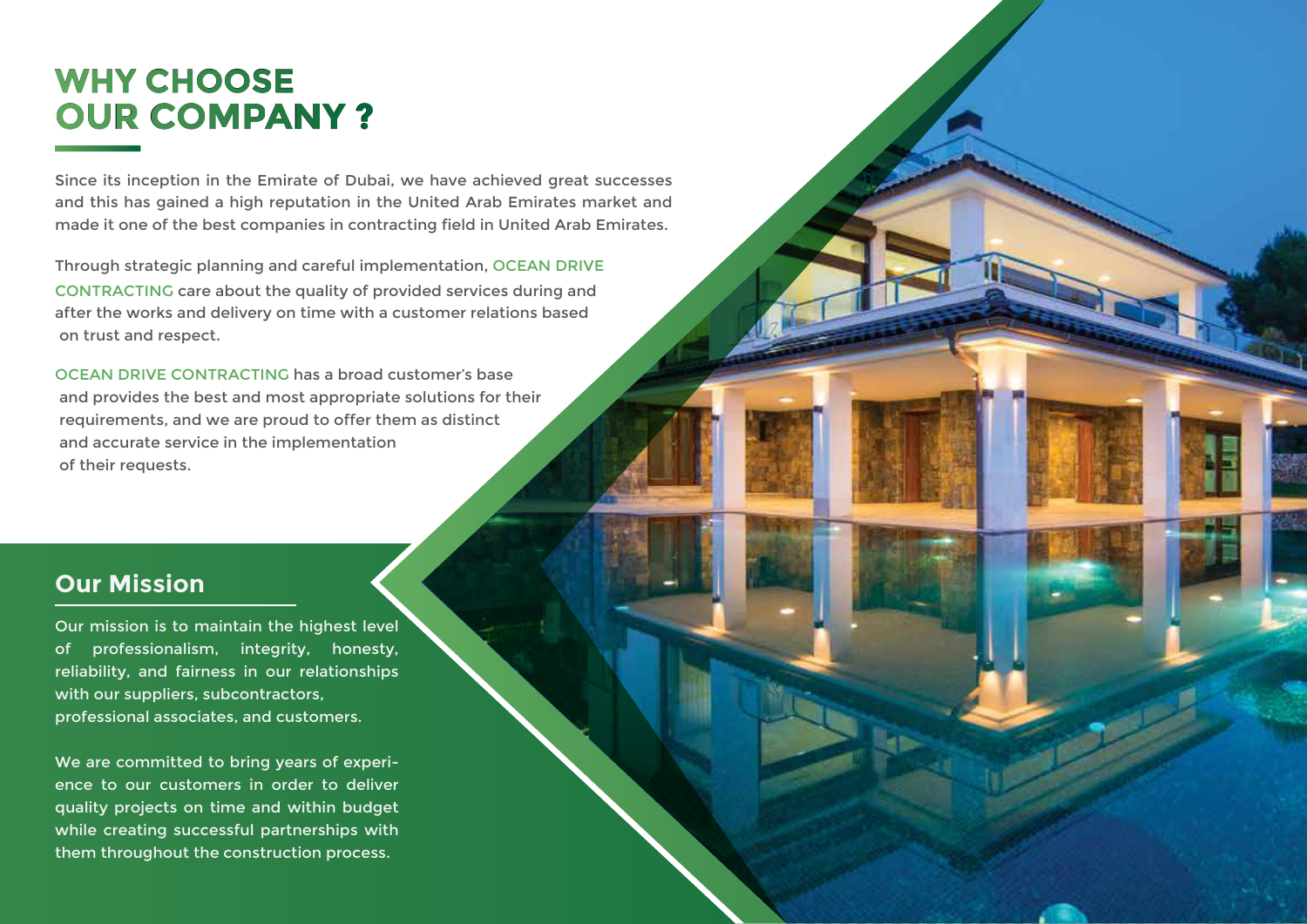## **STRATEGIC OBJECTIVES**

Keep our work continue on the path of excellence with the same quality and precision to which we are, that we are keen to maintain the quality of service we provide to our clients, and we do this by recruiting employees with high experience and acquisition of the latest technology and high-quality equipment.

Raise the efficiency to improve the company

Commitment to work accuracy and quality of implementation, considering the work delivered on schedule.

Attracting customers by offering thoughtful competitive prices

Leadership in providing our customers with consulting and innovative solutions

#### **Integrity**

Our Construction business maintains an ethical and professional code of conduct that guides our decisions. We protect our employees, customers, and the business itself. Our company is rooted in integrity and trust.

Our philosophy is to take care of our customers and our employees making their life easier, just as much as we take care of construction projects we work on. Our care manifests by offering exceptional service by getting rid of all the hassles usually involved in building projects.

#### **Care**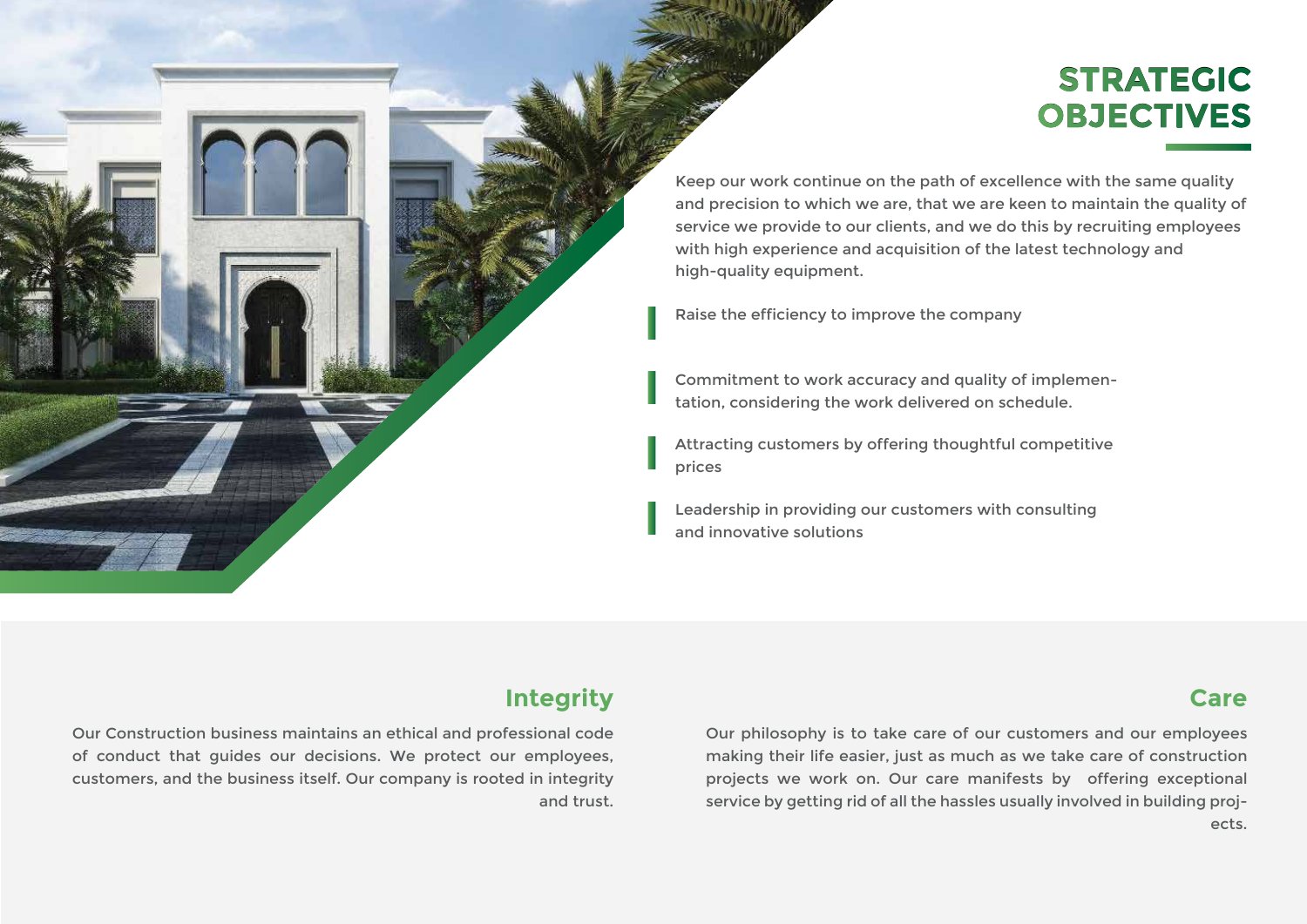## **OUR SERVICES**

OCEAN DRIVE CONTRACTING offers a variety of services with the highest quality in market including:

- **L** Construction Management
- **Planning & Architecture** 
	- **Remodeling & Renovation**
- **L** Quality Assurance
- **Site Safety**
- **Interior Design**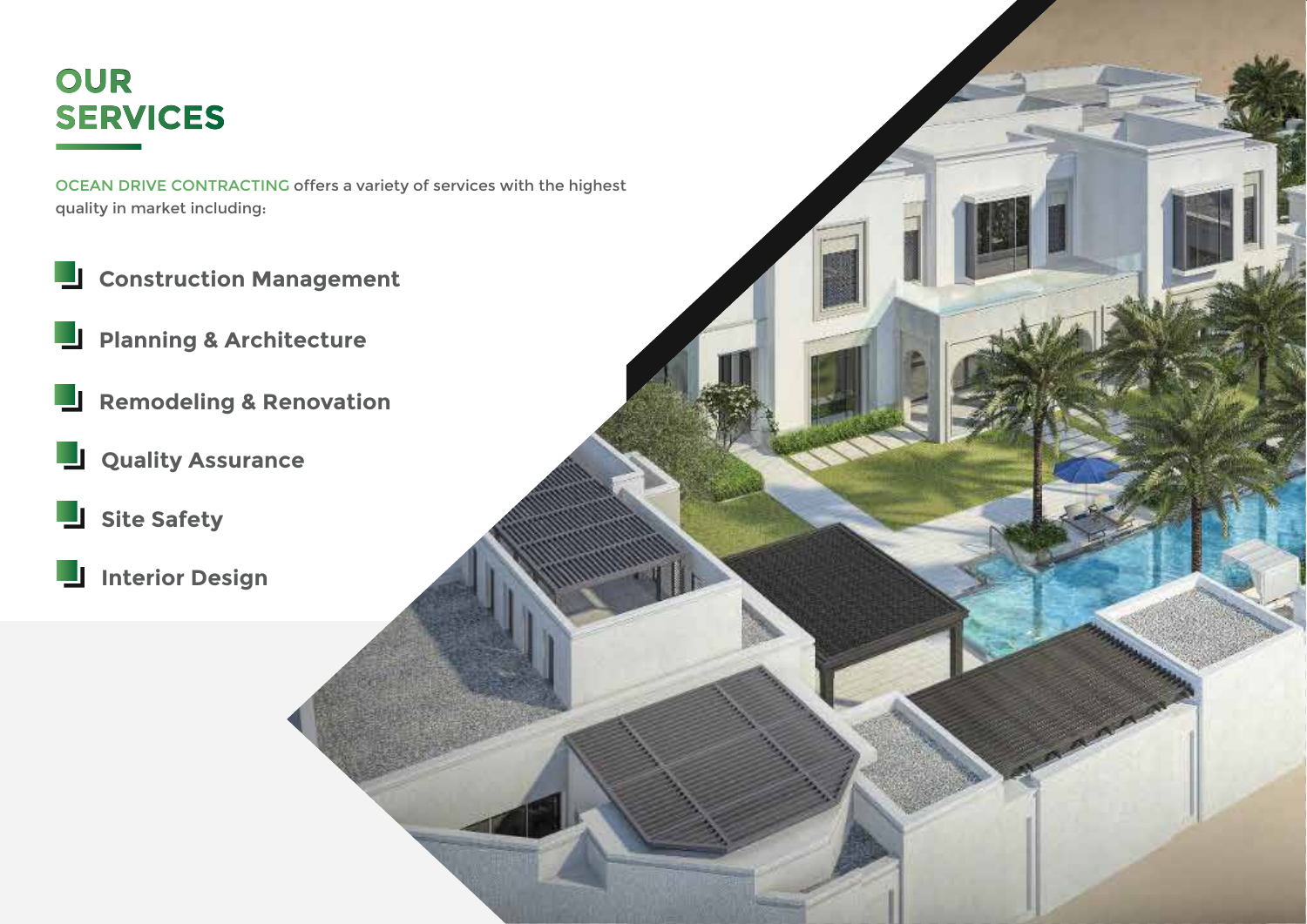# **OUR PROJECTS**



 $\mathbb{H}^1_1 \cup \mathbb{P}^1_2$ 

**AL MAJAN TOWER - DUBAI** Building of B+G+ 7 floors



#### **NAD AL SHEBA PALACE - ABU DHABI**

7000 m including a main villa, a guesthouse, a guest villa, and a servants section with a gym and a swimming pool



**AL BAHIA RESORT - DUBAI**

4 chalets and 4 councils. And basketball courts, a swimming pool, a gym and a small zoo